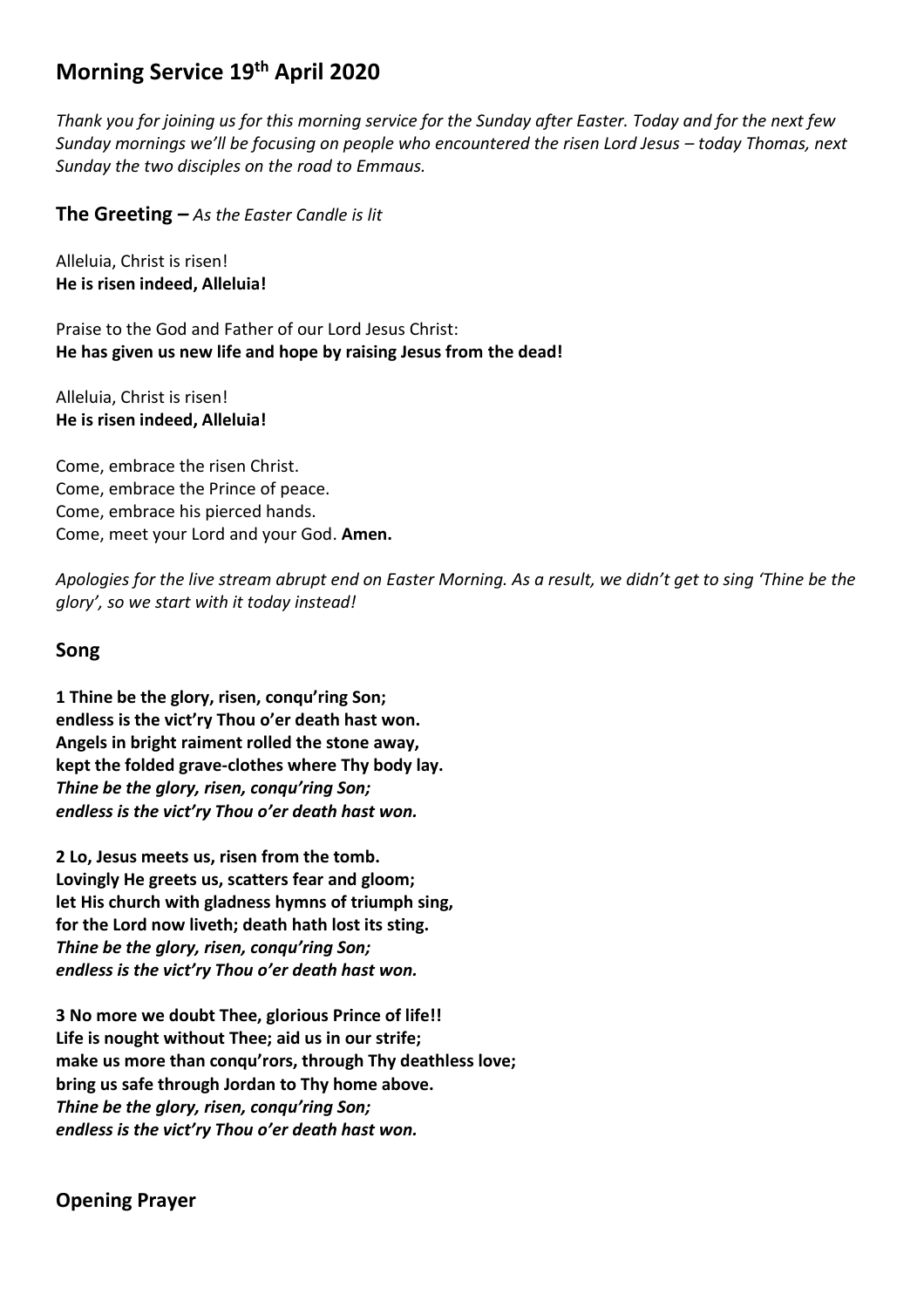**Jesus, our Lord and our God, we sing and shout because you rose from the dead. We rejoice and dance because you took away our sins. We give you praise and thanks because you invite us into your kingdom. Amen.**

### **Prayer of penitence**

Jesus Christ, risen master and triumphant Lord, we come to you in sorrow for our sins, and confess to you our own weakness and unbelief.

We have lived by our own strength. and not by the power of your resurrection. In your mercy, forgive us. **Lord, hear us and help us.**

We have lived by the light of our own eyes, as faithless and not believing. In your mercy, forgive us. **Lord, hear us and help us.**

We have lived for this world alone and doubted our home in heaven. In your mercy, forgive us. **Lord, hear us and help us.**

May God who loved the world so much that He sent His Son to be our Saviour forgive us our sins and make us holy to serve Him in this world, through Jesus Christ our Lord. **Amen.**

#### **Prayer for Today**

Risen Christ, for whom no door is locked, no entrance barred: open the doors of our hearts, that we may seek the good of others and walk the joyful road of sacrifice and peace, to the praise of God the Father. **Amen.**

#### **Bible Reading** *John 20:19-29 (NIV)*

19 On the evening of that first day of the week, when the disciples were together, with the doors locked for fear of the Jewish leaders, Jesus came and stood among them and said, 'Peace be with you!' 20 After he said this, he showed them his hands and side. The disciples were overjoyed when they saw the Lord.

21 Again Jesus said, 'Peace be with you! As the Father has sent me, I am sending you.' 22 And with that he breathed on them and said, 'Receive the Holy Spirit. 23 If you forgive anyone's sins, their sins are forgiven;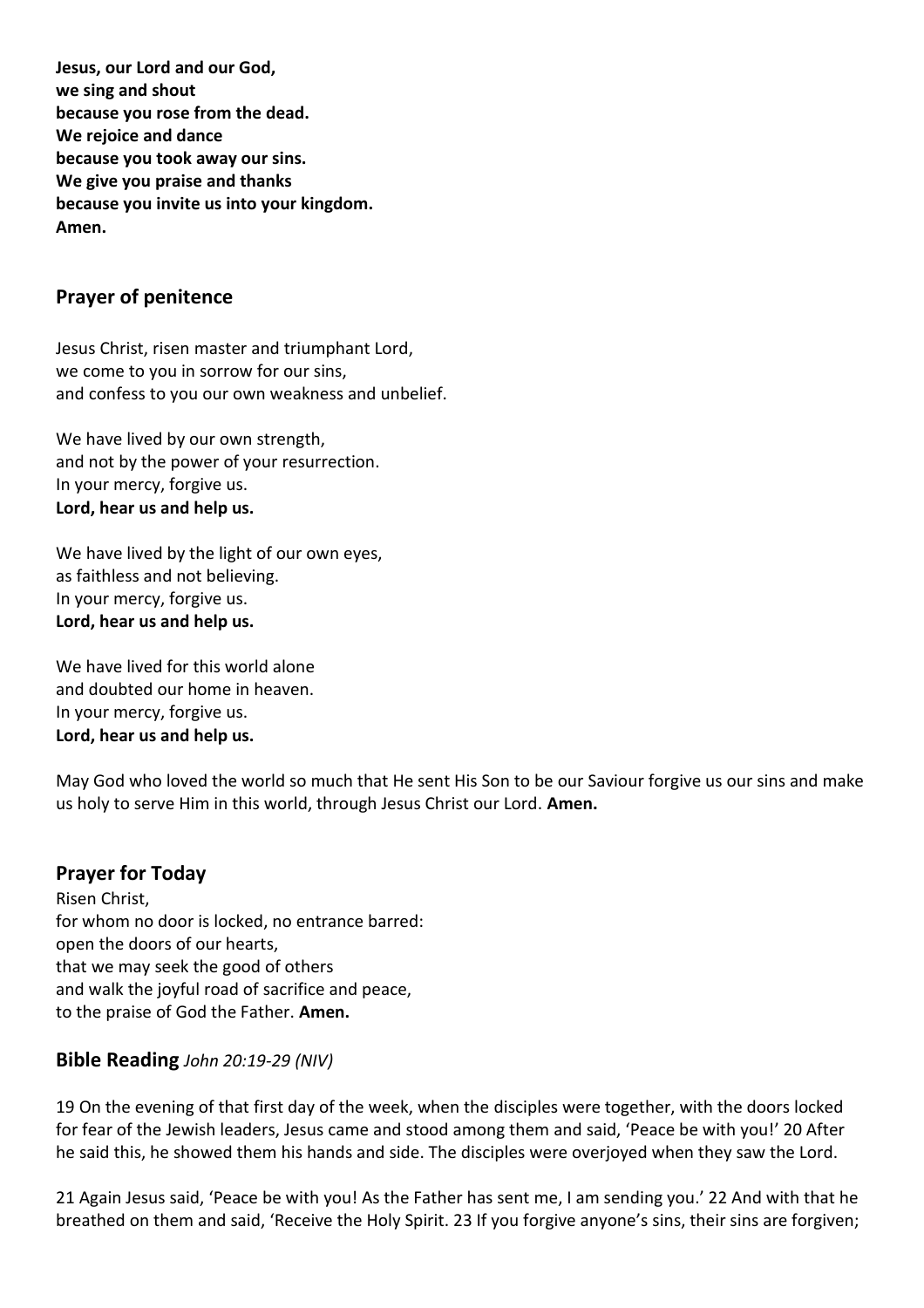if you do not forgive them, they are not forgiven.' 24 Now Thomas (also known as 'the Twin'), one of the Twelve, was not with the disciples when Jesus came. 25 So the other disciples told him, 'We have seen the Lord!' But he said to them.

'Unless I see the nail marks in his hands and put my finger where the nails were, and put my hand into his side, I will not believe.'

26 A week later his disciples were in the house again, and Thomas was with them. Though the doors were locked, Jesus came and stood among them and said, 'Peace be with you!' 27 Then he said to Thomas, 'Put your finger here; see my hands. Reach out your hand and put it into my side. Stop doubting and believe.'

28 Thomas said to him, 'My Lord and my God!' 29 Then Jesus told him, 'Because you have seen me, you have believed; blessed are those who have not seen and yet have believed.'

### **Talk**

Time is a strange concept. Sometimes it goes quickly – the psychologists say that's when we're in a state of absorption, in other words when we're fully engaged with something. Sometimes slowly-especially when we were younger – dim and distant memories for many now are long journeys with the voice from the back seat 'are we nearly there yet?'. How is time passing for you at the moment? On the one hand it's been a long year already, but at the same time I can't believe this is the 5<sup>th</sup> Sunday we've not met together in church and lived streamed services instead.

Our reading today follows on from last week's encounter at the tomb of the Risen Lord Jesus and Mary – that reading seems almost a second-by-second, slow motion retelling of that event that changed Mary's life as Jesus spoke her name and as she told the disciples she'd seen the Lord. Yet the events later in the day in the first half of our reading, then Thomas meeting Jesus sees a week pass by in an instant. Let's see those two encounters and think how they might speak to us today. They resonate with me, as they bring to focus concern, anger, doubt, fear, isolation; being locked in. Like the disciples, we are hiding away behind locked doors for fear of the potential danger posed by the virus outside. As for them, so for us, the everyday events which we take for granted are currently denied us, and the normal everyday activities carry risk. As someone put it, after all the wild things I've done in my life, I'll be gutted if I die because I touched my face. For the disciples, contact with the people outside following the resurrection of Jesus carries the risk of injury or even death by mob violence; for us, such contact may lead to illness and even death. All the emotions felt by the first followers of Jesus locked away in fear are fine to express. More than fine, it's vital for our mental wellbeing. We should not feel guilty about these feelings.

Yet, as Christians we can learn a lot from this passage. Easter, unlike our many plans, is not put on hold. Easter in the person of the risen Lord Jesus, and although we may be locked in our homes (apart from our daily walk and getting the essentials if we're able, of course) – the crucified, risen Lord Jesus still comes to us, as he came to those first followers. And how was that? Through the locked doors, speaking words of peace, not just once, notice – he repeats it in case they didn't get it the first time. In our isolation, Jesus can still be there. He promises his peace into our fear, anger and concerns for ourselves and for those we love. And not just his peace, but the person of his peace, the presence of the Holy Spirit. I've been thinking about the presence of the Holy Spirit this week. It's something I so easily forget. I need to pray again and again 'come, Holy Spirit of Jesus' – gift me as you gifted those first followers, with your peace, with your presence, with your power, enable me to share your good news with those I speak to. Because, did you notice, as Jesus spoke his peace, and poured out his Spirit, he also commissioned them to share his good news. I believe the current situation is causing a new sense of people wanting to know the peace of Jesus for themselves. Will you pray for opportunities for yourself and for others to know Jesus today?

People like Thomas – we don't know where he was, why he was missing. As he returns, the disciples greet him as Mary had greeted them 'we have seen the Lord'. Thomas's response was not rational but full of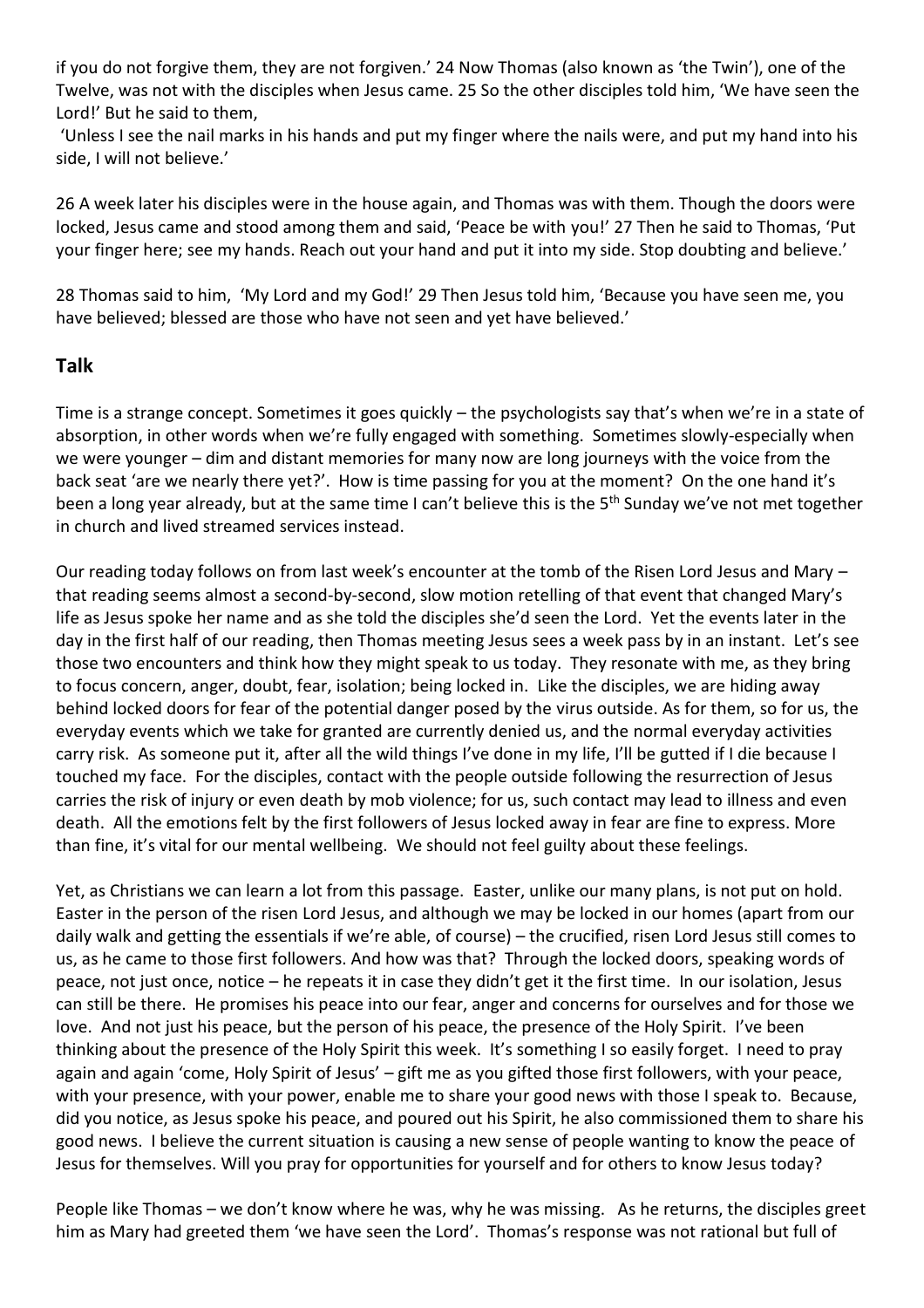emotion. How dare Jesus meet with you while I was out! What a long week it must have been for Thomas until Jesus appears to him and the others again. And after Jesus again promises peace he says to Thomas 'go on then'! It is me, see the marks of the crucifixion. What would you have done? There's no evidence that Thomas took up Jesus challenge, but he does respond 'my Lord and my God'. Thomas has now seen, and the Lord Jesus considers that no less or no more than the response called for by every human being -Thomas's response. Ask the crucified, risen Lord to walk through your locked doors, into your feelings and emotions and allow him to speak words of peace to you. Go on, give it a try! He will be there for you, just as he was then. The marks of Jesus' wounds proved to Thomas that the Jesus who appeared to the Thomas and the others in their doubt and fear was the same Jesus who had been nailed to the cross. That same Jesus, who was willing to die to show us the height and breadth and depth of God's love, is willing to be with us in our times of doubt and fear. The Jesus who died also rose again, promising us eternal life whatever lies ahead for us and our loved ones on this earth. Jesus' suffering, death and resurrection are not the end of his story, and they are not the end of ours either. They are only the beginning.

#### *A prayer.*

Father God, by your Son Jesus' unexpected, amazing resurrection, you show his followers that suffering – and even death – are not the end. Be with us through the Spirit's presence in our times of doubt and fear, unite us through him with those whom we love, help us to proclaim your love, and when the darkness has gone, raise us through Jesus to new life; **Amen.**

#### **The Creed** *based on 1 Cor 15:3-7*

Let us declare our faith in the resurrection of our Lord Jesus Christ

**Christ died for our sins in accordance with the Scriptures; he was buried; he was raised to life on the third day in accordance with the Scriptures; afterwards he appeared to his followers, and to all the apostles: this we have received, and this we believe. Amen.**

### **Song**

**From heaven you came, helpless babe, Entered our world, your glory veiled; Not to be served but to serve, And give your life that we might live.** *This is our God, the Servant King, He calls us now to follow him, To bring our lives as a daily offering Of worship to the Servant King.*

**There in the garden of tears, My heavy load he chose to bear; His heart with sorrow was torn, 'Yet not my will but yours,' he said.** *This is our God, the Servant King, He calls us now to follow him, To bring our lives as a daily offering Of worship to the Servant King.*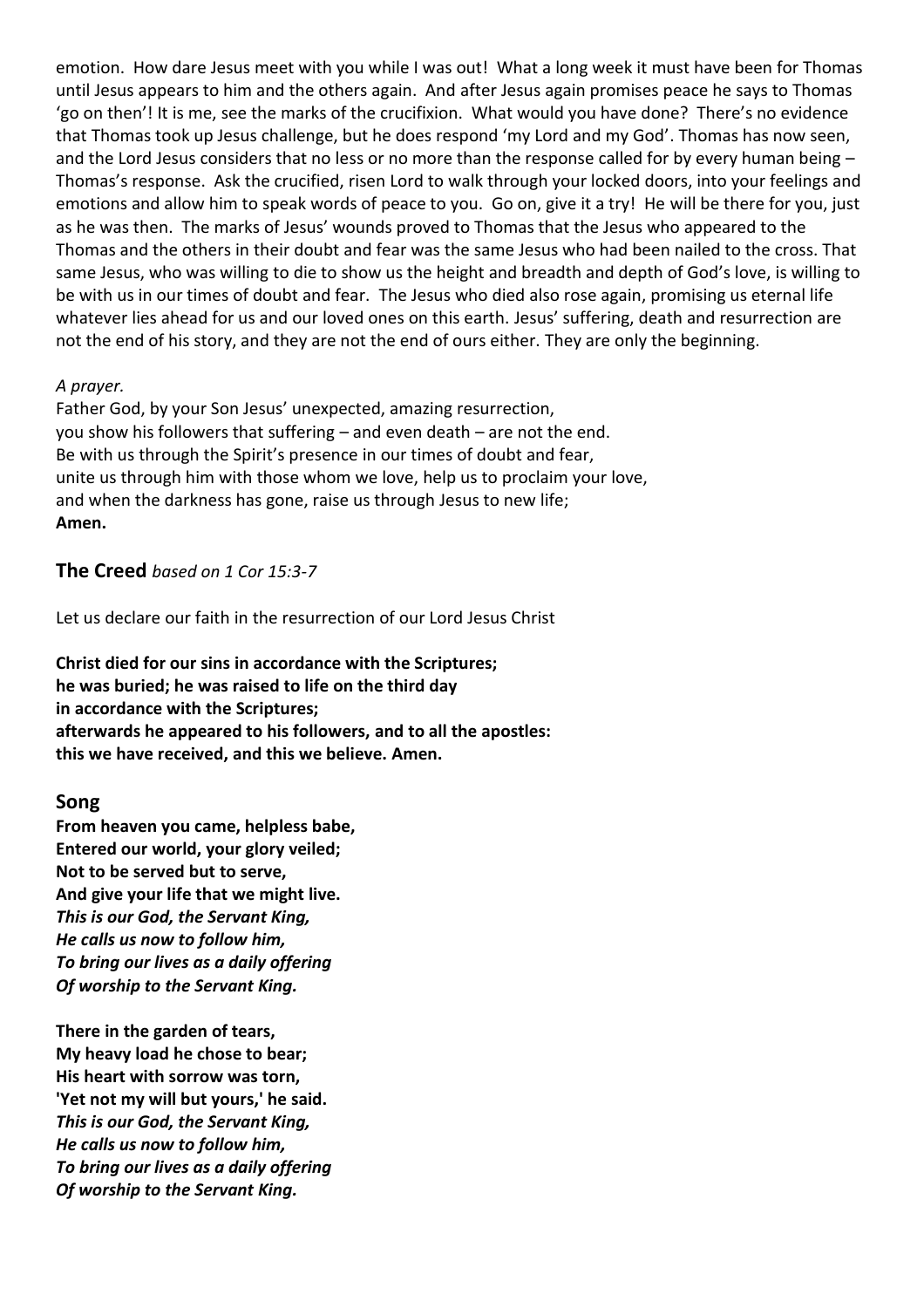**Come, see his hands and his feet, The scars that speak of sacrifice, Hands that flung stars into space To cruel nails surrendered.** *This is our God, the Servant King, He calls us now to follow him, To bring our lives as a daily offering Of worship to the Servant King.*

**So let us learn how to serve, And in our lives enthrone him; Each other's needs to prefer, For it is Christ we're serving.** *This is our God, the Servant King, He calls us now to follow him, To bring our lives as a daily offering Of worship to the Servant King.*

### **The prayers**

Heavenly Father, we pray for all the places in the world that need your peace:

places where Covid19 and other issues continue to threaten the stability and economy of the nations; all sheltering in their own homes and those who have no homes to shelter in.

Lord,

#### **Bring us your peace.**

Give wisdom to world leaders:

to presidents, prime ministers, politicians of all governments,

that they may strive for lasting peace and true justice,

not putting personal ambitions before the needs of their people.

We thank you for all those in caring services; the NHS, Care Homes, Police, Ambulance and all others. Lord,

#### **Bring us your peace.**

We pray for those who need peace of mind:

those weighed down by the stresses and strains of everyday life, or who suffer with anxiety, or are oppressed by worry and fear; for those who find it hard to let go of things and simply trust. Especially we pray for those who are ill and the recently bereaved. Lord,

**Bring us your peace.**

*After a moment of silence for our own prayers, we join together as Jesus taught us to pray:*

**Our Father, who art in heaven, hallowed be thy name. Thy Kingdom come, thy will be done, on earth as it is in heaven Give us this day our daily bread. And forgive us our trespasses, as we forgive those who trespass against us.**